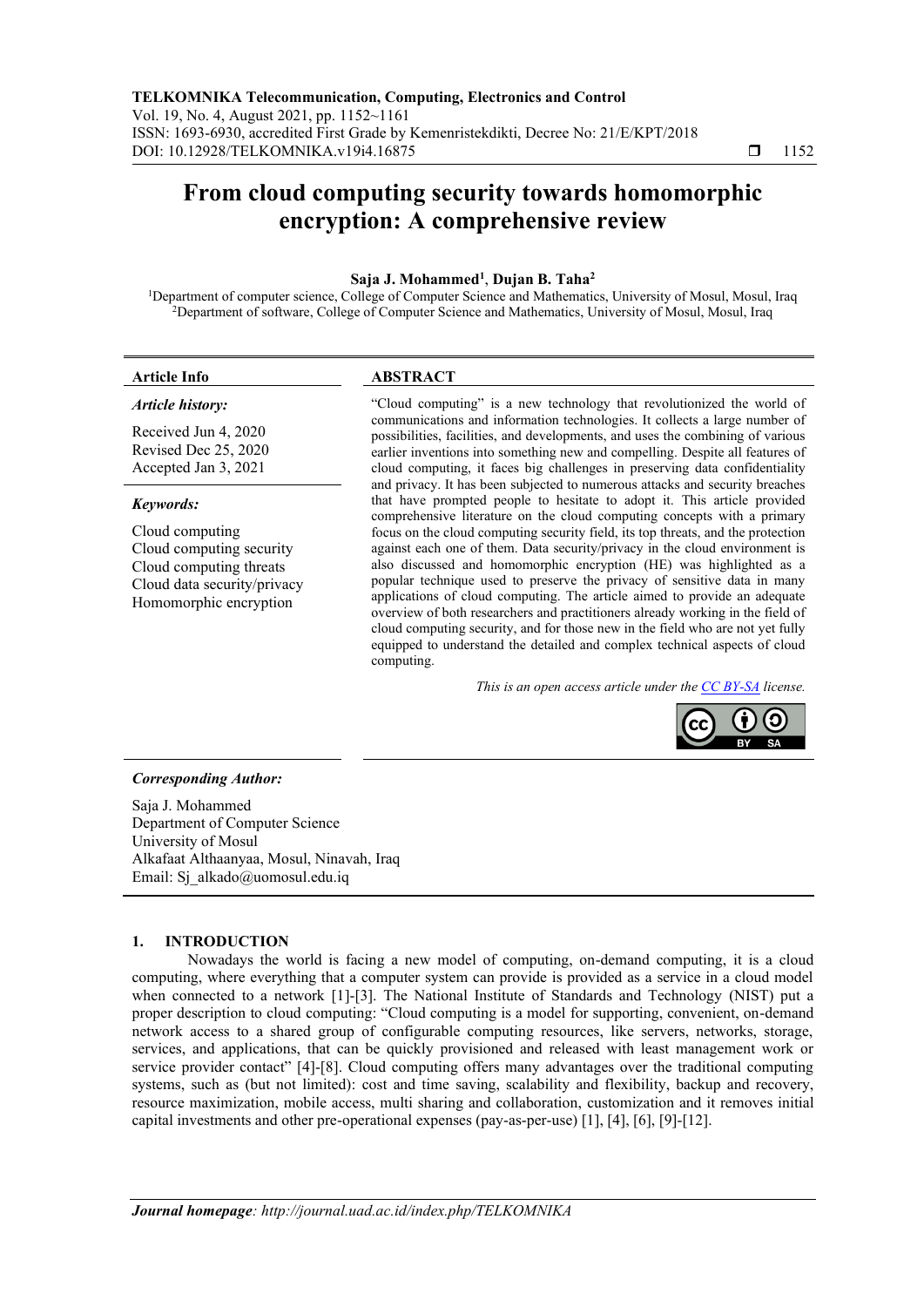#### **2. The (5-4-3) CLOUD COMPUTING CONCEPTS**

As it explained above, the definition of cloud computing refers to different models and characteristics in it [5]. The 5-4-3 concepts put by NIST describe: (a) the five essential characteristics that boost cloud computing, (b) the four deployment models that are used to narrate the cloud computing opportunities for customers while looking at architectural models, and (c) the three important and basic service offering models of cloud computing [4], [5]. The (5-4-3) concepts are explained as followes:

#### **2.1. The five-essential characteristic**

The cloud computing has five essential characteristics, these characteristics are [2], [5], [7], [13]-[17]:

- − On-demand self-service: This characteristic enables the user to access cloud capabilities automatically at any time he/she wants if the connection to the network is available.
- Broad network access: The cloud computing abilities are remaining available over the network. Every type of client platform may use them, if it has connected to the network.
- − Elastic resource pooling: All required resources (physical and virtual resources) are pooled dynamically according to the customers' demands.
- Rapid elasticity: According to the existing demands, the accessed capability can be quickly provision and released.
- − Measured service: Any usage of a cloud resource is measured. This may include monitor, control, and report providing transparency of resources for the consumer and provider together.

### **2.2. The four models of deployment [6], [7], [13], [17], [18]**

- − Private cloud: Also called internal cloud [19]. The infrastructure is provisioned for special usage by a distinct organization involving multiple consumers (eg. business units) [5], [20]. This type of cloud may be managed, owned, and operated via the organization or a third party, sometimes via several of their combination [2], [14], [19], [21]-[23]. The private cloud can be classified into two types: on-premise private cloud (also called internal cloud) and externally hosted private cloud. The two types differ in hosted place. The first one is hosted within its own data center where the second is hosted within the cloud provider respectively [19], [22], [23].
- Public cloud: Here, the cloud provides its services to general users [23]. The public cloud provides its infrastructure for open usage [2], [5], [14]. It may be managed, owned, and operated by an academic, government organization, or business or several of their combination [4], [19]-[22].
- − Community cloud: A cloud infrastructure that is shared by some organizations and supports a specific community, such as healthcare. The main target of this model of cloud deployment is to share the organization realizes the advantages of public and private clouds together [2], [4], [5], [14], [19]-[21].
- Hybrid cloud: here, the cloud infrastructure is a combination of two or more different cloud infrastructures (i.e. private, public, or community) that keep single entities, but are restricted with each other by standardized technology that allows application and data portability "at the same time the two kinds of clouds is used together to achieve specific job" [2], [4], [5], [14], [20]-[22]. Table 1 illustrates the advantages and disadvantages of the four modes of deployment with existing examples.

#### **2.3. The three important service models**

- SaaS model: Software as a service, it defines a cloud service where customers can access any software applications executed on a cloud infrastructure [8], [16], [19]-[21]. SaaS has no primary setup cost, no cost of infrastructure maintenance, all updates are done automatically. On the other side, SaaS has the minimum consumer control on security that because the infrastructure and execution platform placed remote of the user [2], [4], [5], [14], [16].
- PaaS model: Platform as a service, it is a supplying of a computing platform via the network. PaaS is an integration of a cloud-based computing environment that assists the running, management, and development of applications control on the cloud infrastructure like network, servers, and storage. In [8], [14], [16]. Where the customers are allowed to have controls over the deployed applications. PaaS model present high extensibility with greater consumer control on security compared with SaaS but less than IaaS [2], [4], [5], [16], [19]-[21].
- IaaS model: Infrastructure as a service, is the virtual allocation of computing resources (hardware, networking as well as storage services). The infrastructure is controlled completely by the cloud service providers (CSP) [2], [5], [8], [21]. Therefore, IaaS give a greater security control in the client's if compared with SaaS and PaaS models [4], [14], [16], [19], [20].

NIST also defines reference architecture which is intended to simplify the understanding of the operational complexity in cloud computing. Its target is to describe, discuss, and develop a system-specific architecture [5]. The reference architecture defines five main actors in the relation to the responsibilities and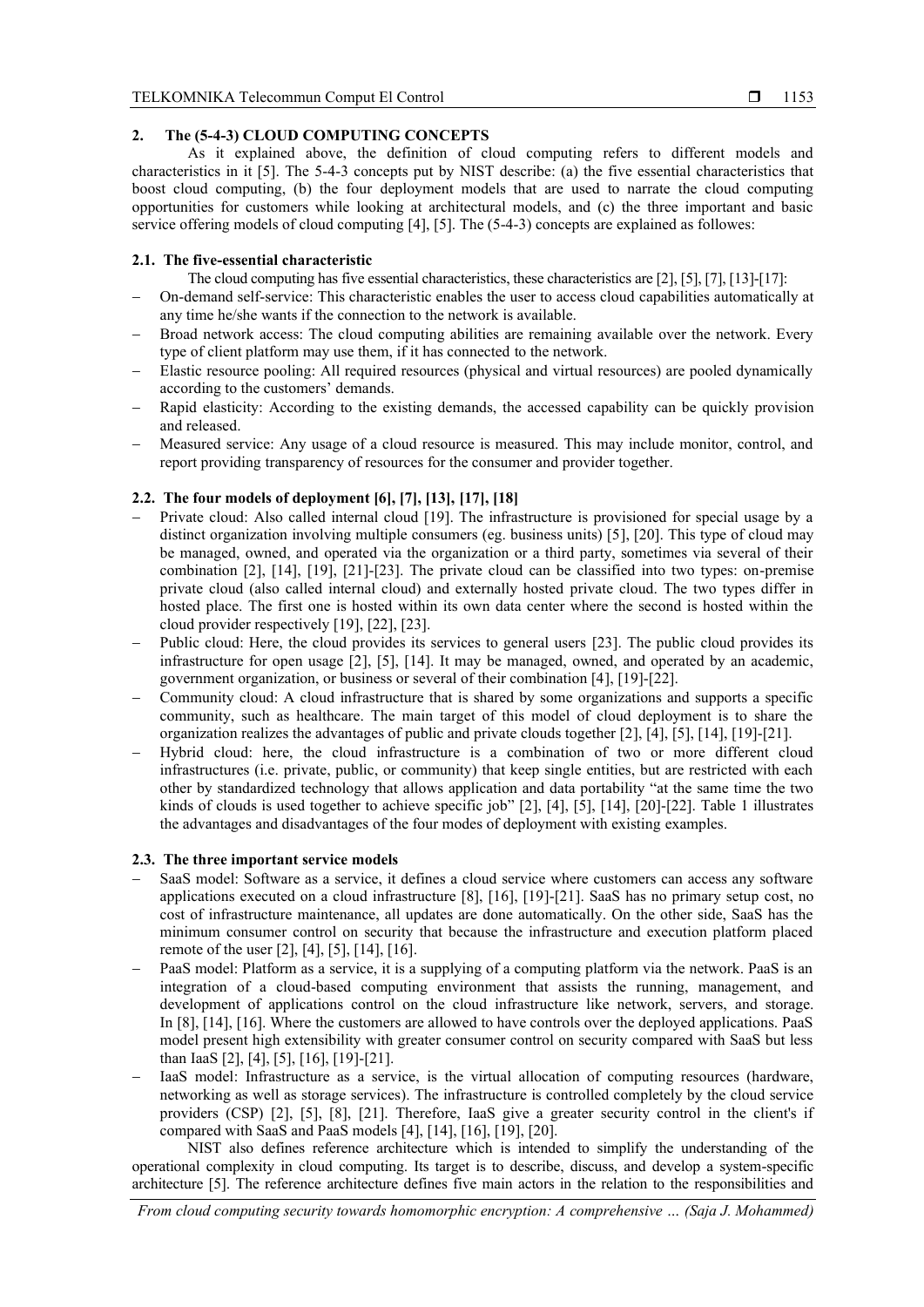roles. These actors are: cloud consumer, cloud provider, cloud auditor, cloud broker, and cloud carrier [5], [24]. Table 2 illustrates the responsibilities of each actor [24].

| Cloud model        | Advantage                                                                                                                                                     | Disadvantage                                                                                                                                                                 | An example                                                                                                                                                       |
|--------------------|---------------------------------------------------------------------------------------------------------------------------------------------------------------|------------------------------------------------------------------------------------------------------------------------------------------------------------------------------|------------------------------------------------------------------------------------------------------------------------------------------------------------------|
| Private cloud      | More customization.<br>Higher security/privacy.<br>Enhanced reliability<br>Greater control over the<br>server.<br>Higher performance.                         | High costs that devoted in a private cloud<br>infrastructure<br>On site maintain.<br>Capacity ceiling                                                                        | Eucalyptus<br>Ubuntu Enterprise Cloud<br>Amazon VPC<br><b>VMware Cloud Infrastructure</b><br>Suite<br>Microsoft ECI data center                                  |
| Public cloud       | Reduces time to develop new<br>products<br>Cost effectiveness<br>No contract (Pay-as-you-go)<br>Ensures scalability/reliability<br>No user maintenance effort | Higher security risks<br>Network performance may be suffering<br>instabilities.<br>Slow speed depending on internet quality.<br>Lack of customization.<br>Lack of investment | Google App Engine<br>Microsoft Window Azure<br>IBM smart cloud<br>Amazon EC2                                                                                     |
| Community<br>cloud | Compromise data security and<br>privacy.<br>Flexibility and Scalability<br><b>Improved Services</b><br>Available and Reliable<br>Cheaper than private cloud   | Costs higher than public cloud.<br>Share fixed amount of bandwidth/data storage<br>among all members.                                                                        | PaaS includes Microsoft<br>Azure Platform<br>Google App Engine                                                                                                   |
| Hybrid cloud       | Optimal utilization<br>Flexibility<br>Control the resources<br>allocated<br>Cost-effectiveness<br>Data center consolidation                                   | More maintenance<br>High initial costs<br>Challenging on data and application integration                                                                                    | Microsoft Hybrid Cloud<br>(Azure)<br>VMware Hybrid Cloud<br>Amazon Web Services<br>(AWS) Cloud<br>Rackspace Hybrid Cloud<br>EMC Hybrid Cloud, HP<br>Hybrid Cloud |

Table 1. The advantages/disadvantages of cloud deployment models

Table 2. The cloud computing actors with their responsibilities

| The actor     | Definition                                                                 | Responsible to secure:                    |
|---------------|----------------------------------------------------------------------------|-------------------------------------------|
| Cloud         | Who (person/organization) preserves the business relations with Cloud      | - Cloud Consumption Management.           |
| Consumer      | Providers, and utilizes service from him.                                  | - Cloud Ecosystem Orchestration.          |
|               |                                                                            | - Functional Layers.                      |
| Cloud         | A (person/organization/entity) ensures an available service for interested | - Cloud Service Management.               |
| Provider      | parties.                                                                   | - Cloud Ecosystem Orchestration.          |
| Cloud         | A party who can conduct a separate estimation of cloud services,           | - The Auditing Environment.               |
| Auditor       | performance, information system operations, and<br>security of             |                                           |
|               | implementation in the cloud.                                               |                                           |
| Cloud         | A party who control the usage, performance and delivery of services in     | - Cloud Service Management.               |
| <b>Broker</b> | the cloud, and negotiates relationships between cloud consumers and        | - Cloud Ecosystem Orchestration.          |
|               | cloud providers.                                                           | - Service Intermediation.                 |
|               |                                                                            | - Service Arbitrage.                      |
| Cloud         | An intermediate party that supplies connectivity and transmission of cloud | $-$ The data transmission to/from a cloud |
| Carrier       | services (from CPS to Cloud Consumers).                                    | environment.                              |

#### **3. SECURITY IN CLOUD COMPUTING**

Security is a major requirement of many researchers, anyone how interested in can find a lot of papers that focus on this field, for example see [25]-[31]. At the same time, security and privacy concerns are the main issues that prevent wide acceptance of cloud concepts [3], [32] where switching to a commercial public cloud reduces direct control of systems that manage reliable data and applications [7]. Figure 1 illustrates the differences between traditional security and cloud security.

According to a survey by Gartner, 70% of users do not use cloud computing services because of data security and privacy concerns [6]. These users are not ready to dump their infrastructure and move to the cloud, where their data is kept remotely. They know that their sensitive data remains under cloud control only and not by them [6], [7], [12], [21], [33]. For this reason, cloud security and privacy should be a major concern in the cloud scenario. It is worth noting that cloud computing has many essential security issues when using its services, such as outsourcing, system monitoring and access control, massive data, and intense computation and multi-tenancy issues [9], [15].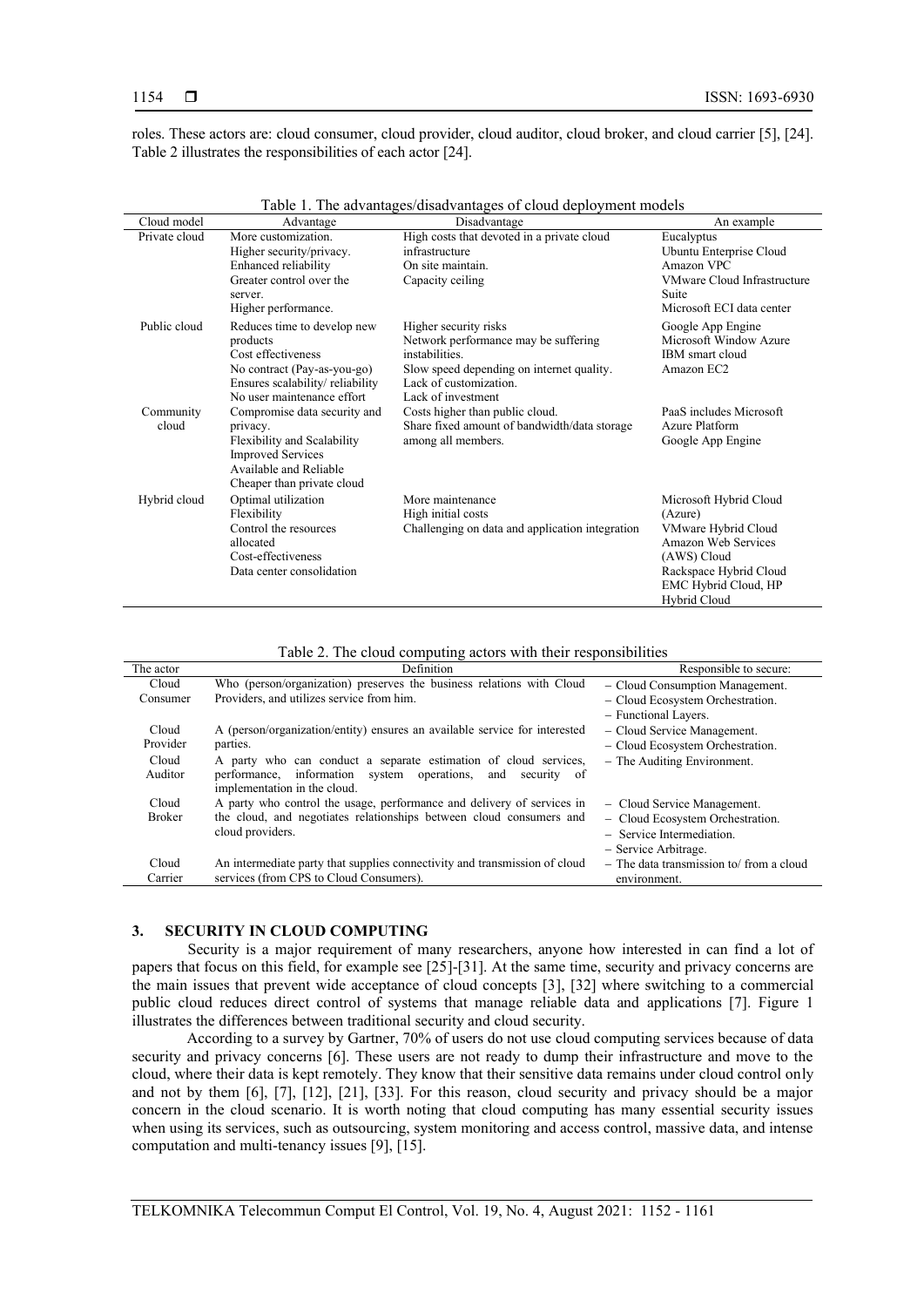

Figure 1. The differences between traditional security and cloud security

#### **4. TOP CLOUD SECURITY THREATS**

diligence

development group

The Cloud Security Alliance (CSA) defines a list of the topmost organizations of security threats that face when trying to use cloud services. As this list defined, the top security threats summarized the concerns which can be taken into consideration (by cloud security organization) in order to utilize the advantage of cloud computing as more as possible, without falling in the drawbacks that cloud-based systems have [11], [33], [34]. The top cloud security threats explained in Table 3 [2], [6], [7], [34]-[36] where Table 4 explains the analysis of them [34].

| Threats                  | $10000$ $\sigma$ . The top eloud became,<br>Description | Protection                                              |  |  |
|--------------------------|---------------------------------------------------------|---------------------------------------------------------|--|--|
| Data breaches            | Caused by authentication weakness                       | Use more than one factor of encryption and              |  |  |
|                          |                                                         | authentication                                          |  |  |
| <b>Broken</b>            | Appears when trying to assign suitable permissions      | Using multi-factor authentication systems               |  |  |
| authentication and       | for user's job role                                     |                                                         |  |  |
| credentials              |                                                         |                                                         |  |  |
| Hacked interfaces        | An attacker utilizes a cloud API to grant access to the | Interfaces must be designed to protect against both     |  |  |
| and APIs                 | resources of cloud                                      | accidental and malicious attempts to circumvent         |  |  |
|                          |                                                         | policy                                                  |  |  |
| <b>Exploited</b> system  | Exploitable bugs in programs are used to penetrate a    | Using the best practices in order to discover potential |  |  |
| vulnerabilities          | computer system to damage service operations, steal     | vulnerabilities and manage the discovered problems      |  |  |
|                          | data or take control of the system                      | rapidly                                                 |  |  |
| Account hijacking        | Attackers may occupy the control of legitimate users'   | Using multi-factor authentication with evasion of       |  |  |
|                          | account                                                 | account credentials sharing                             |  |  |
| Malicious insiders       | An insider can manipulate data or damage the whole      | Control the encryption operation and keys, separate     |  |  |
|                          | infrastructures of cloud                                | jobs and reduce access given to users, Active logging   |  |  |
|                          |                                                         | and auditing administrator activities                   |  |  |
| Advanced persistent      | Penetrates cloud systems and remain hidden and          | Advanced security controls, frequent infrastructure     |  |  |
| threat (APT)             | persistently doing their activities for a long-time     | monitoring and rigid process management                 |  |  |
|                          | interval                                                |                                                         |  |  |
| Constant data loss       | delete data constantly                                  | Different levels of backup and data distribution        |  |  |
|                          |                                                         | key management                                          |  |  |
| DoS attacks              | Effects the availability of a system                    | Detection is needed, prepare the key of DoS             |  |  |
|                          | consumes processing power and up the bandwidth          | mitigating, access resources which can be used as       |  |  |
|                          |                                                         | mitigation immediately.                                 |  |  |
| <b>Shared Technology</b> | As a result of resource sharing in the cloud, one       | Keeping shared resources patched, multi-factor          |  |  |
| Vulnerabilities          | vulnerability can produce a compromise across an        | authentication on all hosts, Intrusion Detection        |  |  |
|                          | entire provider's cloud.                                | System, and segmentation                                |  |  |
| Cloud service abuses     | Malicious actors can use cloud computing resources      | A CSP must have a response scope to handle misuse       |  |  |
|                          | to target fashion, organizations, or other CSP          | of resources, a means for consumers to report any       |  |  |
|                          |                                                         | abuse produced from a CSP.                              |  |  |
| Inadequate due           | Caused by a weak technical efficiency of the            | Enterprises should review<br>accreditations<br>and      |  |  |

Table 3. The top cloud security threats

*From cloud computing security towards homomorphic encryption: A comprehensive … (Saja J. Mohammed)*

standards gained by CSPs including ISO 9001, DCS,

PCI, and HIPAA.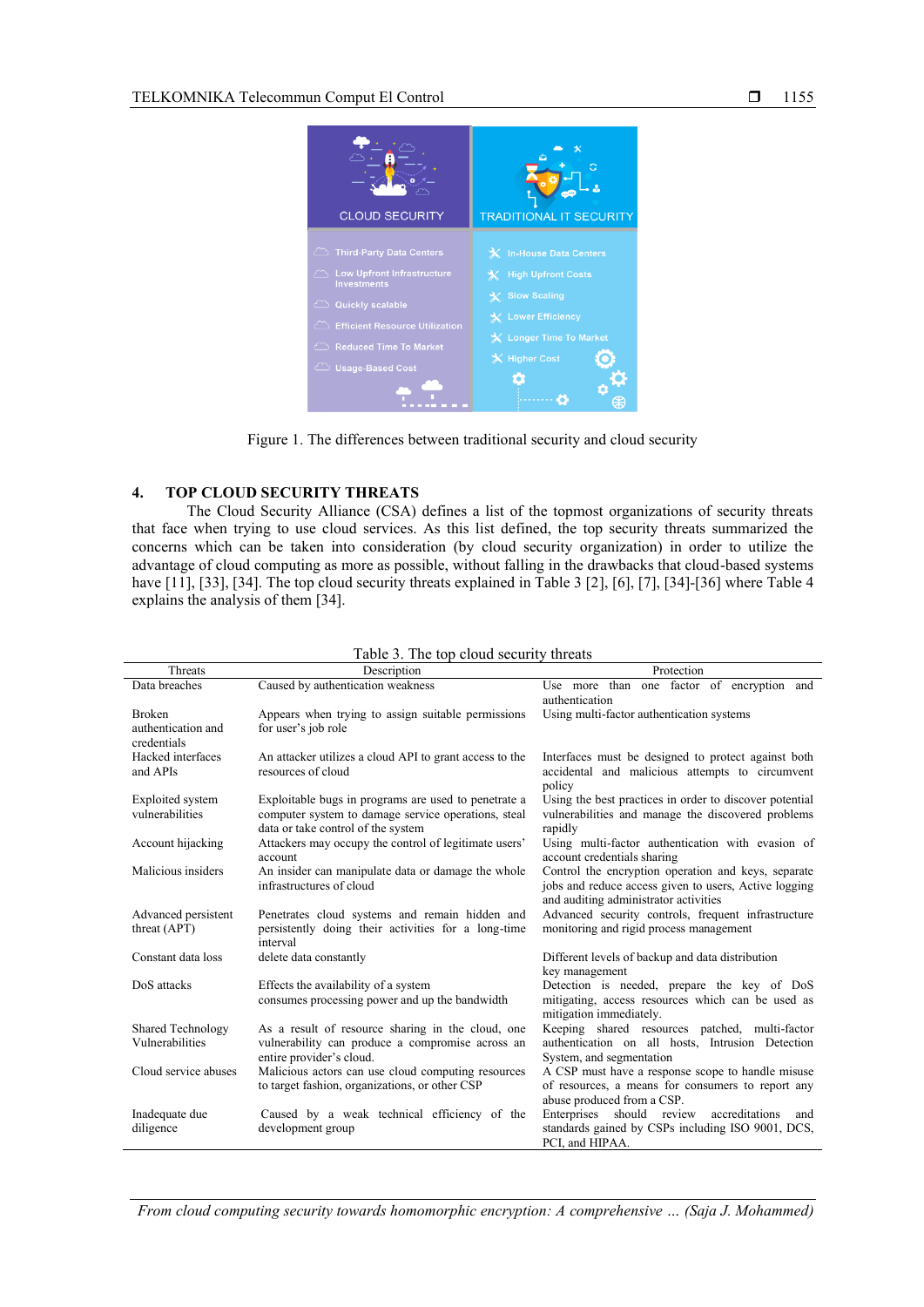| Table 4. The cloud threats analysis |                      |                        |             |                           |                      |                           |
|-------------------------------------|----------------------|------------------------|-------------|---------------------------|----------------------|---------------------------|
| Threat                              | Spoofing<br>Identity | Tampering with<br>data | Repudiation | Information<br>Disclosure | Denial of<br>Service | Elevation of<br>Privilege |
| Data Breaches                       |                      |                        |             |                           |                      |                           |
| Broken authentication and           |                      |                        |             |                           |                      |                           |
| credentials                         |                      |                        |             |                           |                      |                           |
| Hacked interfaces/ APIs             |                      |                        |             |                           |                      |                           |
| Exploited system                    |                      |                        |             |                           |                      |                           |
| vulnerabilities                     |                      |                        |             |                           |                      |                           |
| Account hijacking                   |                      |                        |             |                           |                      |                           |
| Malicious insiders                  |                      |                        |             |                           |                      |                           |
| <b>APT</b>                          |                      |                        |             |                           |                      |                           |
| Constant data loss                  |                      |                        |             |                           |                      |                           |
| DoS attacks                         |                      |                        |             |                           |                      |                           |
| <b>Shared Technology</b>            |                      |                        |             |                           |                      |                           |
| Vulnerabilities                     |                      |                        |             |                           |                      |                           |
| Cloud Service abuses                |                      |                        |             |                           |                      |                           |
| Inadequate Due diligence            |                      |                        |             |                           |                      |                           |

#### **5. CLOUD DATA SECURITY AND PRIVACY**

### **5.1. Cloud data security**

The security of data in the cloud is more complex than traditional systems [4]. However, any cloud must be in a trustworthy environment in order to gain user confidence to adopt this technology [2], [21]. There're lots of security concerns related to cloud computing, these issues collapse into two types [37]:

- − Cloud service provider's security issues.
- The customer's security issues.

However, in order to offer reliable services, the cloud providers should confirm the security of their infrastructure, so their clients' applications and data are secured and stay integrated. Simultaneously, the user should apply measures to reinforce their application and use robust passwords/authentication methods [37]. In the environment of cloud computing, data security is a combination of three concepts, called the CIA triangle which consists of: confidentiality, integrity, and availability [3], [14], [38].

#### **5.1.1. Cloud data confidentiality**

The main concerns respected with cloud computing is cloud confidentiality. In cloud computing, it can be defined as "the process of keeping the computation jobs and customer's data private to both cloud provider and other customers" [2], [15], [18], [21], [38]. Confidentiality must be assured in the cloud environment, because of the fact that the data of a user are saved remotely and all computations which applied to them are controlled by the cloud provider, [15], [21], [38]. Various approaches proposed to keep data confidentiality in cloud computing environment such as RSA, DES, SDES, SSL 128-bit encryption, mixed encryptions algorithms, RC5, RBE, and AES [39].

#### **5.1.2. Cloud data integrity**

Integrity in the cloud environment involves both of integrity of data and integrity of computations [2], [18], [40]. Where data integrity guarantees that user's data are stored inside the cloud providers in a fidelity way without any modification and any violations if occur must be detected [15], [18], [40]. On another side, computation integrity is a concept of executing the programs without being deformed by cloud providers, malware, or any else of malicious users and detect any incorrect computing [21], [38]. One of the most important methods used to achieve cloud data integrity is the hash algorithm [41].

#### **5.1.3. Cloud data availability**

The term data availability means the degree to which user's data can be recovered or used (if there is an event of any hard disk damage or failure) and how to confirm user data by technology rather than relying on the credit guarantee via the CPS only [2], [21], [42], [43]. Availability is a very important concern since the essentiality task of cloud computing is providing on-demand service at different levels. If a particular service isn't available or its quality can't meet the service level agreement (SLA), any customers may forfeit trust in the cloud systems [15], [21], [42], [43].

Usually, cloud providers achieve delivering highly available services, but outages and failures are something they have to face at any time. Failures that might happen include, but are not bound, to the following: human mistakes, network vulnerability, server, storage, or power failures. The suggested solutions to recover from some of the outages are high quality and the organized maintenance of the hardware component, data redundancy, failure detection, backup, infrastructure scalability, and redundant architecture [44].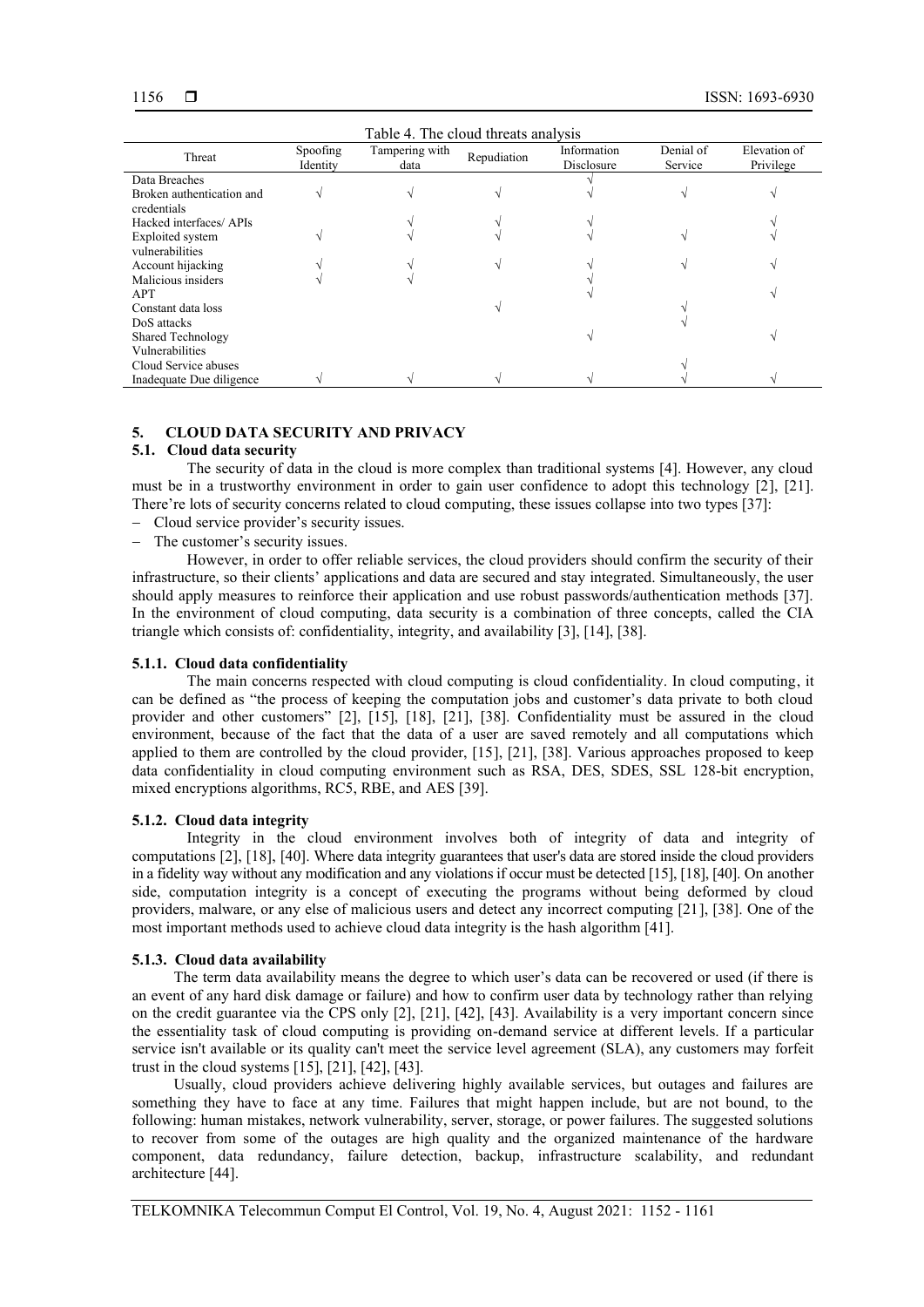#### **5.2. Cloud data privacy**

Privacy is the capability of individuals or groups to isolate themselves or their information from their selves then reveal them in a selective way [6], [21]. In cloud systems, when users want to see sensitive data, privacy has appeared here obviously. The cloud services must have the ability to inhibit possible adversaries from deducing the behavior of the user by the user's visit model [6], [21]. The meaning of privacy in cloud computing is divided into two categories: data privacy and computation privacy [15].

There are many cryptography procedures which are utilized to keep the privacy of the information in order to secure huge information examination in the cloud, such as, homomorphic encryption (HE), verifiable computation (VC), multiparty computation (MPC) [45]. Table 5 explains the main data security aspects in cloud computing, with their possible threats and Defense strategies (for more details see [15]). Where Figure 2 shows the number of noticed research papers written about cloud security and privacy topics in the last five years.

| Security aspect | $1.001$ $\sigma$ . The main along became, appears in crown comparing<br>Threats | Defense strategies                                        |
|-----------------|---------------------------------------------------------------------------------|-----------------------------------------------------------|
|                 |                                                                                 |                                                           |
| Confidentiality | - Cross VM attack                                                               | - Placement Prevention                                    |
|                 | - Malicious sysAdmin                                                            | - Co-residency Detection                                  |
|                 |                                                                                 | $-$ NoHype                                                |
|                 |                                                                                 | - Trusted Cloud Computing Platform                        |
|                 |                                                                                 | - retaining data control back to customer                 |
| Integrity       | $-$ Data loss/manipulation                                                      | - Provable Data Possession (PDP)                          |
|                 | - Dishonest computation in remote servers                                       | - Third Party Auditor                                     |
|                 |                                                                                 | - Combating dishonest computing                           |
| Availability    | - Flooding Attack via Bandwidth Starvation                                      | - defending the new DOS attack                            |
|                 | - Fraudulent Resource Consumption (FRC) attack                                  | - FRC attack detection                                    |
| Privacy         | Same of cloud confidentiality threats                                           | - Information centric security                            |
|                 |                                                                                 | $-$ Trusted computing                                     |
|                 |                                                                                 | $-$ Cryptographic protocols (Homomorphic Encryption (HE)) |

Table 5. The main data security aspects in cloud computing



Figure 2. A statistic of the number of published researches in the last five years

#### **6. HOMOMORPHIC ENCRYPTION**

Homomorphic encryption (HE) gives a great asset to ensure users' privacy in a cloud computing environment. It is a mathematical model, developed in 1978 from the privacy homomorphism concept [46], [47]. It is one of the most popular schemas which are currently focused by computer science researchers in order to achieve the confidentiality of data [47]. Its importance came due to allowing transfer, store, and process the encrypted data securely because it permits encrypted data to be calculated without being decrypted [46], [48], [49]. It converts plaintext to cipher one which can be used and analyzed as if it were in its original form yet [38].

#### **6.1. Definition**

Like any encryption schema, HE includes four functions when applying it, these functions are key generation, encryption, evaluation, and decryption [49], [50]. Mathematically, HE means translation of one data set to an alternative one, without losing its relation between them [17].

Let  $(P; C; K; E; D)$  be an encryption method, where  $[46]$ :

P& C are the plaintext and ciphertext, respectively

K is the key (secret or public key depending on the type of cryptosystem)

E&D are the encryption and decryption algorithms. Suppose that the plaintexts compose a group  $(P_{i_0})$ , and the ciphertexts produce a group  $(C; \Diamond)$ , consequently, the encryption algorithm E is a map from the group P to

*From cloud computing security towards homomorphic encryption: A comprehensive … (Saja J. Mohammed)*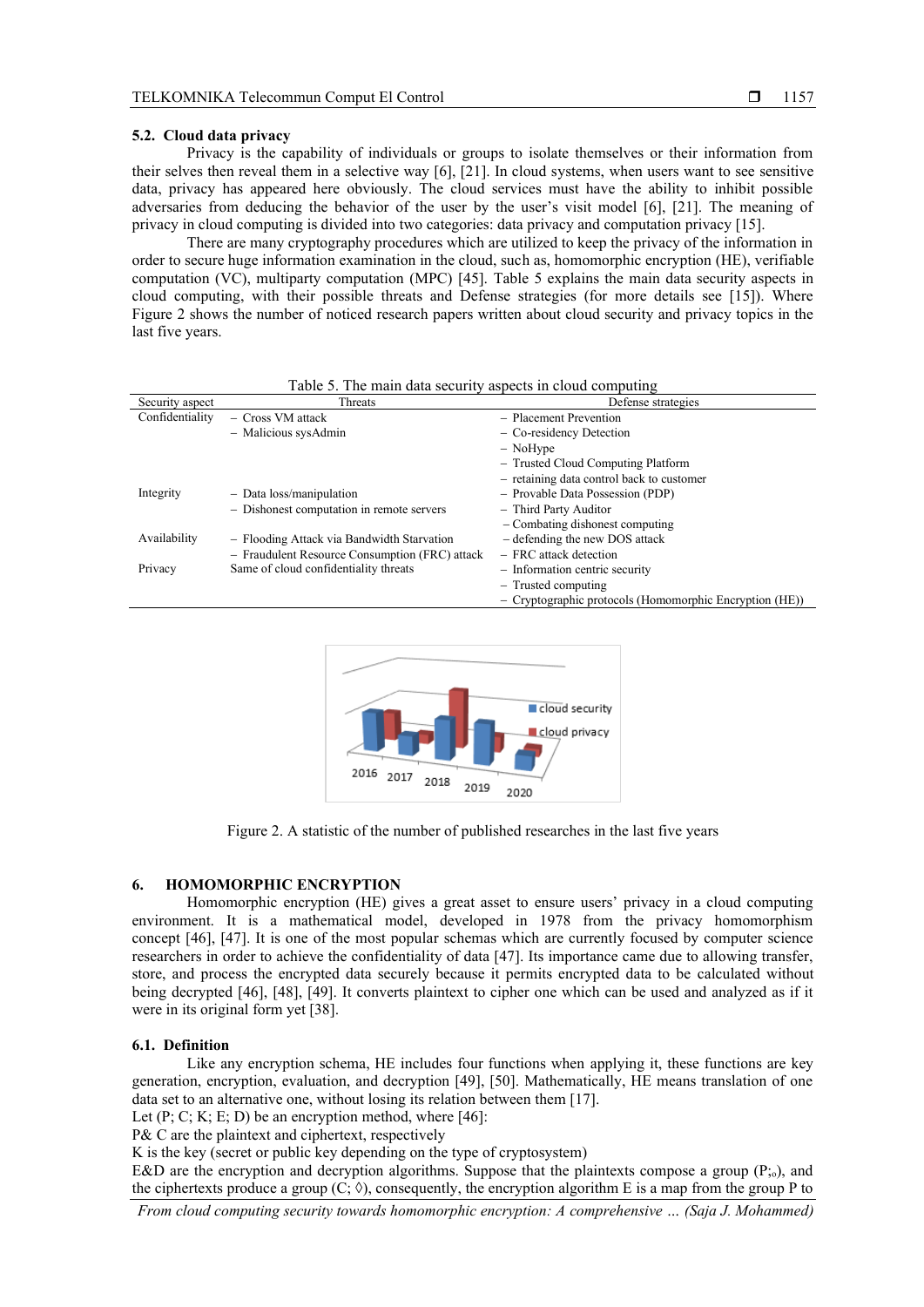the group C [46], [51]. An encryption schema is Homomorphic encryption if [46]. For all a and b in P and k in K:

$$
E_k(a)^{\circ} E_k(b) = E_k(a \land b) \tag{1}
$$

Last years, HE usage in a cloud computing environment is spread widely due to its ability to perform arithmetic operations on encrypted texts without the need for a decryption key so that the results are exactly the same as if they were performed on the explicit text. Now, the provider can apply any computation operation on stored decrypted data of the user without any need for the key. This will gain both of consumer trust and ensure data privacy [8], [46], [52]. Figure 3 illustrates how dealing with encrypted data in cloud computing using homomorphic encryption [8], [49], [53].



Figure 3. Applying homomorphic encryption to the cloud computing

#### **6.2. Categories**

HE has been classified into three types depending on the number of mathematical operations that can be performed. These types are [46], [49], [50], [53], [54]:

- − Partial HE: Performs addition or multiplication operation (not both).
- Somewhat HE: Performs a bounded number of addition and multiplication operations.
- − Fully HE: Can perform both addition and multiplication operations together.

Table 6 explains the difference between partial and fully homomorphic encryption [54].

Table 6. The difference between partial and fully homomorphic encryption

| Parameter                                  | Partial HE                               | <b>Fully HE</b>      |
|--------------------------------------------|------------------------------------------|----------------------|
| Type of operation                          | Either addition or multiplication Both   |                      |
| Computation                                | Limited number of computations Unlimited |                      |
| Computational efforts Requires less effort |                                          | Requires more effort |
| Performance                                | Faster and more compact                  | Slower               |
| Versatility                                | Low                                      | High                 |
| Ciphertext size                            | Small                                    | Large                |
| Example                                    | Unpadded RSA, ElGamal                    | Gentry Scheme        |

#### **6.3. Properties**

In general, HE has two properties that appear when applying its schemas. According to these properties, HE can classify into two categories [49], [51], [54], [55]:

− Additive homomorphic encryption: HE is classified as an additive if:

$$
Enc(x \oplus y) = Enc(x) \otimes Enc(y)
$$
 (2)

$$
Enc(\sum_{i=1}^{1} m_i) = \prod_{i=1}^{1} Enc(m_i)
$$
 (3)

− Multiplicative Homomorphic Encryption: A Homomorphic encryption is a multiplicative, if:

$$
Enc(x \otimes y) = Enc(x) \otimes Enc(y)
$$
\n(4)

$$
Enc(\prod_{i=1}^{1} m_i) = \prod_{i=1}^{1} Enc(m_i)
$$
\n(5)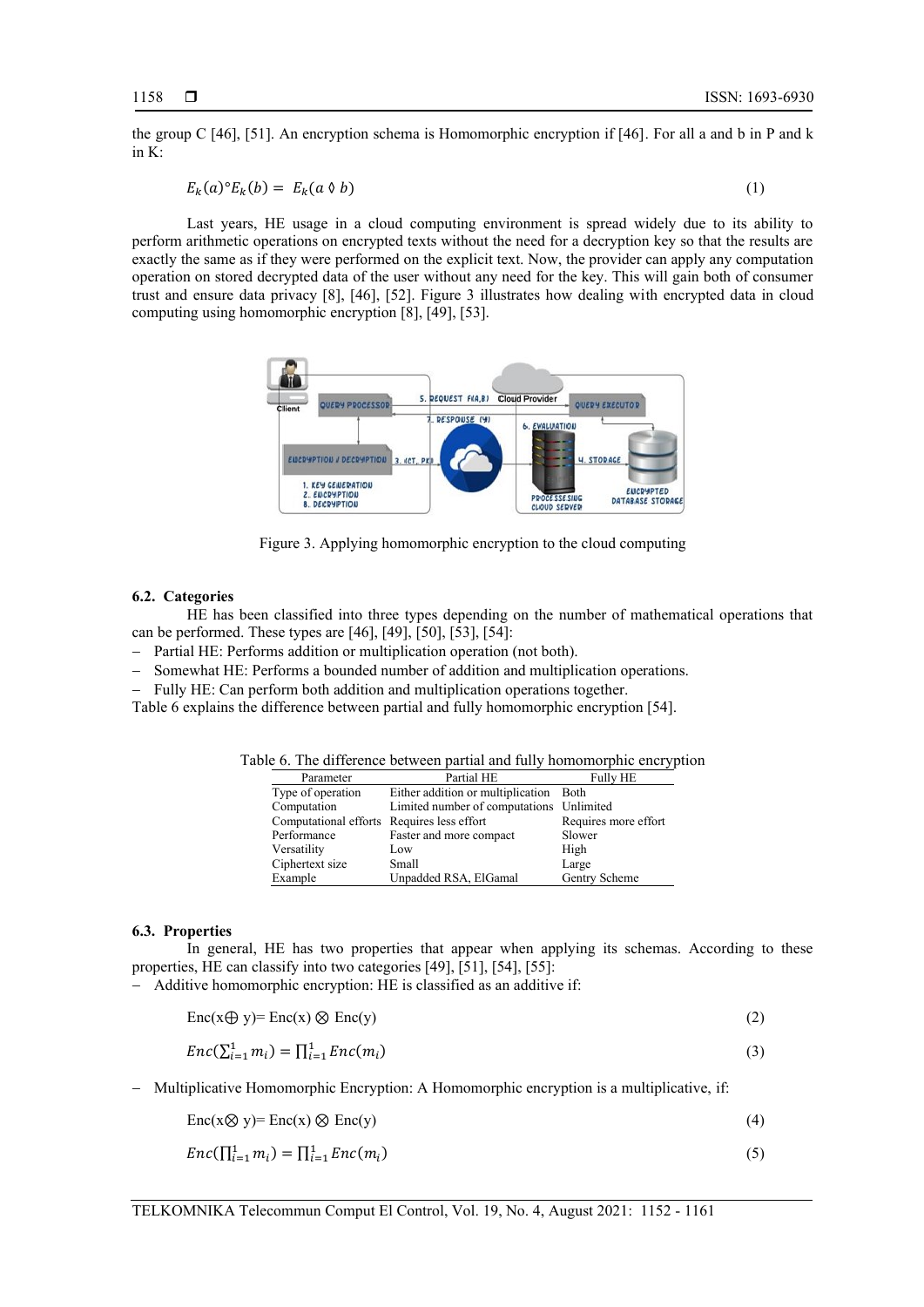Boneh–Goh–Nissim 2005 Additions (Unlimited)

Multiplication (only one)<br>Fully

| Table 7. Homomorphic encryption schemes |      |                |         |            |                               |  |
|-----------------------------------------|------|----------------|---------|------------|-------------------------------|--|
| Scheme                                  | vear | Properties     | Type    | Algorithm  | Security Assumption           |  |
| <b>RSA</b>                              | 1978 | Multiplicative | Partial | Asymmetric | Factorization                 |  |
| Goldwasser Micali                       | 1982 | <b>XOR</b>     | Partial | Asymmetric | Quadratic residuosity problem |  |
| Elgaml                                  | 1985 | Multiplicative | Partial | Asymmetric | Diffi-Hellman problem         |  |

Gentry 2009 Fully Fully Asymmetric Sparse Subset Sum (SSSP) assumption

Okamoto uchiyama 1998 Additive Partial Asymmetric P-subgroup assumption<br>
Paillier 1999 Additive Partial Asymmetric Decisional Composite F

According to the above definitions, many encryption algorithms classified as HE schema. Table 7 illustrates some of them with their related Homomorphic property [47], [49], [53].

#### **7. CONCLUSION**

Currently, cloud computing became the most important thing for many people. They use it in their daily lives and businesses to ensure they get the time, effort, cost, and keep data in a place that they can access from their device anywhere if a network connection is possible. With all of the facilities provided by cloud computing, except it faced many security challenges in different directions, which made the security of the cloud one of the most significant things associated with it in order to gain people's trust and attract them to the use of the cloud services continuously. Therefore, the cloud must be more and more secure in many directions (such as data storage, network). One of these important requirements is preserving privacy in the cloud. Homomorphic Encryption is a famous method that used to ensure the privacy of cloud data due to its feature which makes it easy to perform arithmetic operations on encrypted data without the need for a decryption key.

#### **ACKNOWLEDGEMENTS**

The authors are very grateful to the University of Mosul/College of Computer Science and Mathematics for their provided facilities, which helped to improve the quality of this work.

#### **REFERENCES**

- [1] P. J. Sun, "Security and privacy protection in cloud computing: Discussions and challenges." *Journal of Network and Computer Applications*, vol. 160, 2020, doi: [https://doi.org/10.1016/j.jnca.2020.102642.](https://doi.org/10.1016/j.jnca.2020.102642)
- [2] S. Aldossary and W. Allen., "Data Security, Privacy, Availability and Integrity in Cloud Computing: Issues and Current Solutions," *International Journal of Advanced Computer Science and Application,* vol. 7, no. 4, pp. 485-498, 2016, doi: 10.14569/IJACSA.2016.070464.
- [3] [R. D. Labati,](https://www.researchgate.net/profile/Ruggero_Labati?_sg%5B0%5D=SOIkEqCZerdoDY7lcAN8hAUUQqzaly-nLjcLOV3BM7-HM6LKmrrs7NHYjF2fkxlxAgYnYI4.UCdPnnEajaEqcMYgwkwtL9wE_9fRsJHqZXN54OUqjfVRvfty0RSVXv9fkV3ZcQJBnVEtAE3tiJ_XoxvzQxT_2A&_sg%5B1%5D=uBd6In9Pg2kAmY_f7dyoAI5EhLU0A5R1BCJ4E7emXFQA6yziNZR-Nwdbw1K9P56XBqLk9eA.lmGmh8_XNdXnYOEiDlMPPkUWfHs65ETNaJOcZCDH7YgaUOf9GrodQq36x_sAIRfrXcuU3es4GBQQpXcc-859CQ) A. Genovese, V. Piuri, F. Scotti, and S. Vishwakarma, "Computational Intelligence in Cloud Computing," In: Kovács L., Haidegger T., Szakál A. (eds) Recent Advances in Intelligent Engineering. *Topics in Intelligent Engineering and Informatics, vol 14. Springer, Cham.* 2020, https://doi.org/10.1007/978-3-030-14350- 3\_6.
- [4] *K. Chandrasekaran, "*Essentials of cloud computing*," Taylor & Francis Group LLC, CrC Press,* Dec*. 2015.*
- [5] W. Stallings, "Cryptography and Network Security Principles and Practice," 7th edition, *Pearson Education Limited,* 2017, ISBN 10: 0-13-444428-0.
- [6] K. V. Nasarul, "Review on Benefits and Security Challenges of Cloud Computing," *International Journal of Computer Science and Information Technologies*, vol. 8, no. 2, pp. 224-228, 2017.
- [7] R. Krishnan, "Security and Privacy in Cloud Computing," Master Thesis, Graduate College, *Western Michigan University*, 2017, doi: 10.1109/SURV.2012.060912.00182.
- [8] P. V. Patel and H. D. Patel., "A Survey of the Homomorphic Encryption Approach for Data Security in Cloud Computing," *International journal of engineering development and research (IJEDR),* pp. 20-23, 2013
- [9] S. Kh. Abd, S. A. R. Al-Haddad, F. Hasim, and A. Abdullah, "A Review of Cloud Security Based on Cryptographic Mechanisms," *International Symposium on Biometrics and Security Technologies (ISBAST), Kuala Lumpur, IEEE*, pp. 106-111, Aug. 2014, doi: [10.1109/ISBAST.2014.7013103.](https://doi.org/10.1109/ISBAST.2014.7013103)
- [10] M. Haghighat, S. Zonous, and M. A. Mottaleb, "CloudID: Trustworthy Cloud-based and Cross-Enterprise Biometric Identification," *Expert Systems with Applications*, vol. 42, no. 21, pp. 7905-7916, 2015, doi: 10.1016/j.eswa.2015.06.025.
- [11] T. Galibus, V. Krasnoproshin, R. de Oliveira Albuqerque, and E. Pignaton de Freitas, "Elements of Cloud Storage Security, Concepts, Designs and Optimized Practices," *Springer* ebook, 2016, doi: 10.1007/978-3-319-44962-3.
- [12] L. Yan, X. [Hao,](https://dl.acm.org/profile/99659286598) Z. [Cheng](https://dl.acm.org/profile/99659287628) and R. [Zhou](https://dl.acm.org/profile/99659287529), "Cloud computing security and privacy," *Proceedings of the 2018 International Conference on Big Data and Computing*, pp. 119-123, 2018, doi: 10.1145/3220199.3220217.

Decisional Composite Residuosity

Assumption

Some what Symmetric Subgroup decision problem

1159

*From cloud computing security towards homomorphic encryption: A comprehensive … (Saja J. Mohammed)*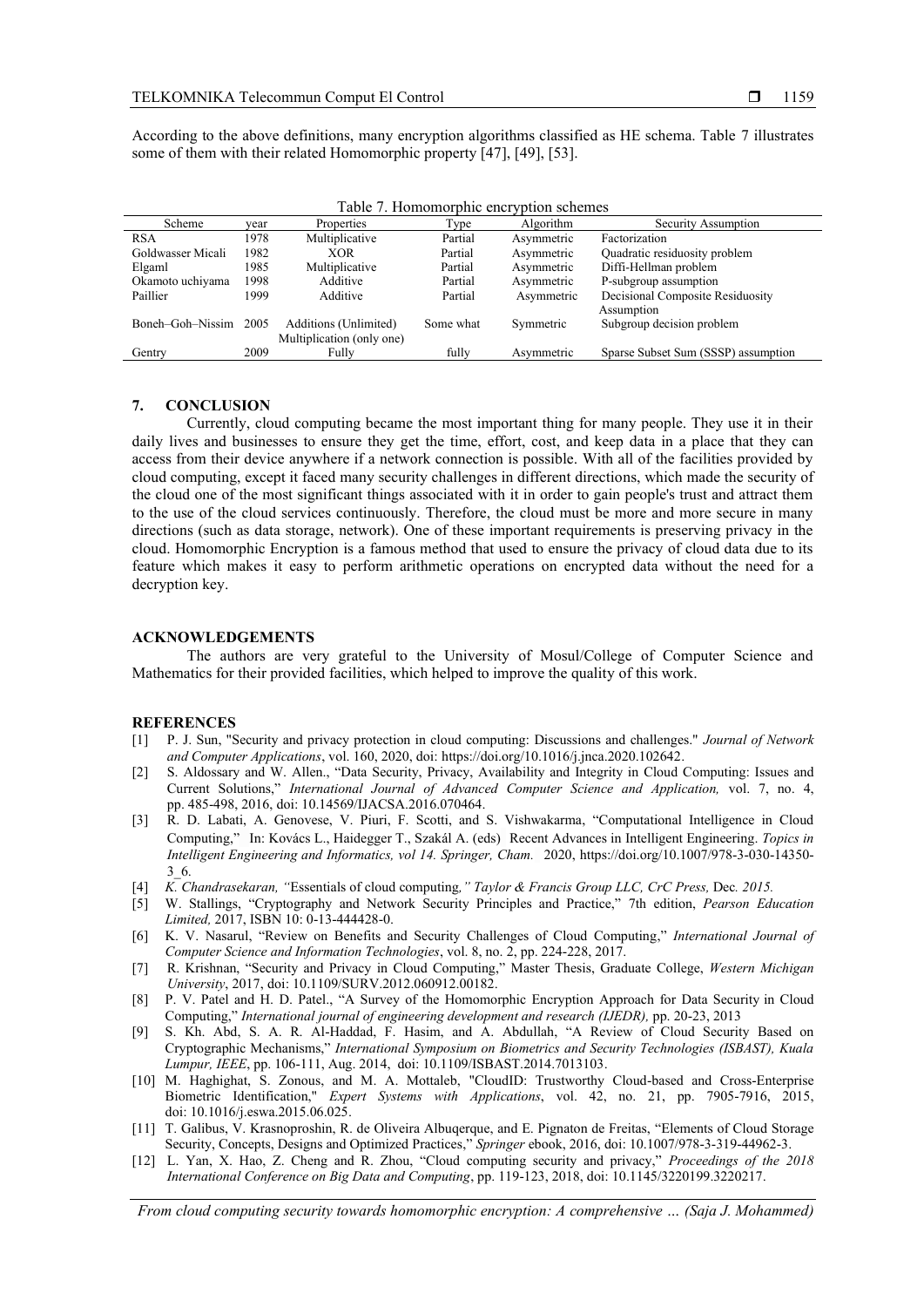- [13] I. Ahmed, "A brief review: security issues in cloud computing and their solutions," *TELKOMNIKA Telecommunication, Computing, Electronics and Control*, vol.17, no. 6, pp. 2812-2817, Dec. 2019, doi: [10.12928/telkomnika.v17i6.12490.](https://www.researchgate.net/deref/http%3A%2F%2Fdx.doi.org%2F10.12928%2Ftelkomnika.v17i6.12490?_sg%5B0%5D=XKA4H1dRG-5UPFPtqA7PuXsEJcP_Stneq9NWs_Zs-Mg9IvZMAzCB6w3md_AbpYFsZB1sxB-Zua6NkyZnaMgDp-XBvA.CjM9fgYxTwaUUSwLlDb5obJsDYUoU1xiszfsurIb1Kgh97cgySwzmLjKD8BjdP_ux_2M1Iwe1SYCVvW65dcr0Q)
- [14] S. Basu, A. Bardhan, K. Gupita, and P. Saha, "Cloud Computing Security Challenges & Solutions-A Survey," *IEEE 8th Annual Computing and Communication Workshop and Conference (CCWC)*, pp. 347-356, 2018, doi: [10.1109/CCWC.2018.8301700.](https://doi.org/10.1109/CCWC.2018.8301700)
- [15] Z. Xiao and Y. Xiao, "Security and Privacy in Cloud Computing," *IEEE communications surveys & tutorials*, vol. 15, no. 2, pp. 843 -859, 2013, doi: 10.1109/SURV.2012.060912.00182.
- [16] T. Kaur, "Cloud Computing: A Study of the Cloud Computing Services," *international Journal for Research in Applied Science & Engineering Technology (IJRASET),* vol. 7, no. VI, pp. 1933-1938, 2019, doi: [10.22214/ijraset.2019.6325](https://www.researchgate.net/deref/http%3A%2F%2Fdx.doi.org%2F10.22214%2Fijraset.2019.6325?_sg%5B0%5D=nifIMacB2N5Gd14XDBKnO_x3dTfBprbQCude_FG0URevicUqK0FNA0xvRuAMBPzVpEWLVg0JYDrLNG4k6Hvnnc69zg._hhSmpXbGkUO84lPGvvksNnqcMkMVOwfYAtDtTdpNWZNsbjVVvRyObOQmNb1V7NsbS3pKBOS4ZW9m73ft-vKkw)
- [17] O. Omotosho, "A Review on Cloud Computing Security," *International Journal of Computer Science and Mobile Computing ( IJCSMC)*, vol. 8, no. 9, pp. 245-257, Sept. 2019, doi: [10.14257/ijgdc.2015.8.5.21.](https://www.researchgate.net/deref/http%3A%2F%2Fdx.doi.org%2F10.14257%2Fijgdc.2015.8.5.21?_sg%5B0%5D=Fsw-mK32SctyUAE_FdKdc_hDFD_vLvgVPQA7KdWq93DIHf9nQGAETQgQlItPqysBli4nBuQNhAjTMArglX-wFsIz3w.tpGj6sCBbtrV_dimeLJJ9uq6-uNHwZQ21Myu32S5WUGJPbCh5WLzOdEnBmrk696lf80YAU2xE7BcrnLWMwYaHw)
- [18] M. Mushtaq, U. Akram, I. Khan, and S. Khan, "Cloud Computing Environment and Security Challenges: A Review," *International Journal of Advanced Computer Science and Applications(IJACSA),* vol. 8, no. 10, pp. 183-195, 2017, doi: [10.14569/IJACSA.2017.081025.](https://www.researchgate.net/deref/http%3A%2F%2Fdx.doi.org%2F10.14569%2FIJACSA.2017.081025?_sg%5B0%5D=Dytyvtb7grW_XJAxwgQZcEcIoNCO24yTlDkQeUyJMxp-j7u-pbU3ft47C__JeKMNosoSO-hff2-g-IdLAh6xdIDNlw.dw120of_xs419lWdqhj0XcxVVnqeycoG4SwMtehwQRYI8ltKcjRs-X7QeHi4Ap8aHIKuflffN5Zoumcbs33p-g)
- [19] KE Narayana, S Kumar, K Jayashree , "A Review on Different types of Deployment Models in Cloud Computing", *International Journal of Innovative Research in Computer and Communication Engineering (IJIRCCE),* vol. 5, no. 2, pp. 1475-1480, 2017, doi: 10.15680/IJIRCCE.2017. 0502029.
- [20] F. Suthar, S. Khanna, and J. Patel, "A Survey on Cloud Security Issues," *International Journal of Computer Sciences and Engineering (IJCSE)*, vol. 7, no. 3, pp. 120-123, Mar. 2019, doi: 10.26438/ijcse/v7i3.120123.
- [21] Y. Sun, J. Zhang, Y. Xiong, and G. Zhu, "Review Article: Data Security and Privacy in Cloud Computing," *Hindawi Publishing Corporation International Journal of Distributed Sensor Networks*, vol.10, no. 7, Jul. 2014, doi: 10.1155/2014/190903.
- [22] B. K. Rani, B. P. Rani, and A. V. Badu, "Cloud Computing and Inter-Clouds Types, Topologies and Research Issues," *2nd International Symposium on Big Data and Cloud Computing (ISBCC'15)*, *Elsevier*, vol. 50, pp. 24-29, 2015, doi: 10.1016/j.procs.2015.04.006.
- [23] O. Y. Saygili, "The Introduction to Private Cloud using Oracle Exadata and Oracle Database," *Taylor & Francis*, 2020, doi[: 10.1201/9780429020902.](https://doi.org/10.1201/9780429020902)
- [24] F. Liu *et al*., "NIST Cloud Computing Reference Architecture", *Recommendations of the National Institute of Standards and Technology, NIST SP* 500-292, 2011, doi[: 10.6028/NIST.SP.500-292.](https://doi.org/10.6028/NIST.SP.500-292)
- [25] Z. N. Al-Kateeb and, S. J. Mohammed "Encrypting an audio file based on integer wavelet transform and hand geometry," *TELKOMNIKA Telecommunication, Computing, Electronics and Control*, vol. 18, no. 4, pp. 2012-2017, Aug. 2020, doi: [10.12928/TELKOMNIKA.v18i4.14216](https://www.researchgate.net/deref/http%3A%2F%2Fdx.doi.org%2F10.12928%2FTELKOMNIKA.v18i4.14216?_sg%5B0%5D=rWigA-lYUQe9DEZRVeNerzDVuD9BiMujXd7hC6H5qiGKnVuxNp3UzVg_l2nWTxkWksAS_5Bg8VWcztmQESxS8rqyRA.eIXtRlcvZx5PezUGH2FR53usUPqFqAC7PTPWEJdL8sih-4cNYdIGavJAbJbzl00x6DLQn0ir9KYYb3NNkLkd2A) .
- [26] S. J. Mohammed, "Using biometric watermarking for video file protection based on chaotic principle," *International Journal of Computer Science and Information Security (IJCSIS)*, vol. 15, no. 12, pp. 201-206, Dec. 2017.
- [27] Z. N. Al-Khateeb and, S. J. Mohammed, "A Novel Approach for Audio File Encryption Using Hand Geometry," *Multimedia Tools and Applications,* vol. 79, no. 15, pp. 19615–19628 Mar. 2020, doi: [https://doi.org/10.1007/s11042-020-08869-8.](https://doi.org/10.1007/s11042-020-08869-8)
- [28] Gh. Th. Talee, M. J. Jelmeran, and S. J. Mohammad, "A new approach for chaotic encrypted data hiding in color image," *International Journal of Computer Applications,* vol. 86, no 8, pp. 23-26, Jan. 2014, doi: [10.5120/15006-](https://www.researchgate.net/deref/http%3A%2F%2Fdx.doi.org%2F10.5120%2F15006-3233?_sg%5B0%5D=U7c70gFm6jlN826mRFdeAb76w_8a12xc9aGB-WeUJpjzScnswiFwR6l7YCQPrN80X2GeMZbAR9kw1szrSl_BhDF0Xg.aCOnDi_JebirKriW9V1knp7qWQafCY9BZ26TcZEbH2cjqL9xk_9DV0LWKYstwPh-R3C09Fo-t6VMGfZTbiQlYA) [3233.](https://www.researchgate.net/deref/http%3A%2F%2Fdx.doi.org%2F10.5120%2F15006-3233?_sg%5B0%5D=U7c70gFm6jlN826mRFdeAb76w_8a12xc9aGB-WeUJpjzScnswiFwR6l7YCQPrN80X2GeMZbAR9kw1szrSl_BhDF0Xg.aCOnDi_JebirKriW9V1knp7qWQafCY9BZ26TcZEbH2cjqL9xk_9DV0LWKYstwPh-R3C09Fo-t6VMGfZTbiQlYA)
- [29] D. B. Taha, T. B. Taha, and N. B. Al Dabagh*,* "A comparison between the performance of DWT and LWT in image watermarking," *Bulletin of Electrical Engineering and Informatics*, vol. 9, no. 3, pp. 1005-1014, June 2020, doi: [10.11591/eei.v9i3.1754](https://www.researchgate.net/deref/http%3A%2F%2Fdx.doi.org%2F10.11591%2Feei.v9i3.1754?_sg%5B0%5D=j6DVYUuewY69XpB4hP80RVxO2zLeS5Hco0Tj3p7dGs1VkiZ2q_1eom6rmnS0bhXQbJ4JwxS8y0JScTg5FCwp_PPyhQ.9nFNnfdUCNU0mJPSP3J7_FzxgHyfn61Is2pZRI7LDA1m_Uld8w-G75k0BFaUu1TJ5Mo8tH0Gp2nK9kdSNbijKA).
- [30] Z. N. Al-Khateeb, M. Jader, "Encryption and Hiding Text Using DNA Coding and Hyperchaotic System," *Indonesian Journal of Electrical Engineering and Computer Science*, vol. 19, no. 2, pp. 766-774, Aug. 2020, doi: 10.11591/ijeecs.v19.i2.pp766-774.
- [31] A. Mouafak, M. Jader, and S. J. Mohammed, "Apply new algorithm for chaotic Encryption using CBC&CFB," *Australian Journal of Basic and Applied Sciences*, vol. 7, no. 12, pp. 221-228, Oct. 2013.
- [32] A. Albugmi, M. O. Alassafi, R. Walters, and G. Wills, "Data Security in Cloud Computing," *5th international conference on future generation communication technologies (FGCT2016)*, *IEEE*, pp. 55-59, 2016, doi: [10.1109/FGCT.2016.7605062.](https://www.researchgate.net/deref/http%3A%2F%2Fdx.doi.org%2F10.1109%2FFGCT.2016.7605062?_sg%5B0%5D=Gco_47zUIdl33-jK6Abv4NHDhdFO1vJMDt2CuTDs6joevAtJ8bgqsqGDpWiCZe8s1vkbk7RVc6NR8VGU6yo4tvk3Ow.Y6dJX-e9yeXbSdYn849Dj4PfUBd-EC1IPCrU-6xAWjwcLtloGq1692vQH2-hqiSDKzBbSZ_a7T1YsN6nilp4wA)
- [33] N. Amara, H. Zhiqui, and A. Ali, "Cloud Computing Security Threats and Attacks with their Mitigation Techniques," *International Conference on Cyber-Enabled Distributed Computing and Knowledge Discovery, IEEE,* pp. 241-255, 2017,doi: [10.1109/CyberC.2017.37.](https://doi.org/10.1109/CyberC.2017.37)
- [34] CSA member1, "The Treacherous 12-Top Threats to Cloud Computing + Industry Insights," *Cloud Security Alliance (CSA)*, 2017.
- [35] Kazim M. and S. Y. Zhu, "A survey on top security threats in cloud computing," *International Journal of Advanced Computer Science and Applications (IJACSA)*, vol. 6, no. 3, pp. 109-113, 2015, doi: [10.14569/IJACSA.2015.060316](https://www.researchgate.net/deref/http%3A%2F%2Fdx.doi.org%2F10.14569%2FIJACSA.2015.060316?_sg%5B0%5D=b4ASFl6rTSpVx4aEDWp4Kxoeua7wa6l6WupiwAUiA4Nqs9AGwRQ07QtF3WLAuzuJ7TR7tRdL1xJfMWb_DuPZBetMZg.i5w1Yp1avv9OCPtZfC0KfrjIk81AJiHkTK7JRm_d9fUn9KHlGk3ESHUIdKc-W4CY5FIJ2DWebQXBFYK98HHQig).
- [36] A. Javaid, "Top threats to cloud computing security," *SSRN Electronic Journal*, 2013, doi: 10.2139/ssrn.2325234.
- [37] R. Gupta and R. Kapoor, "A Review Paper of Data Security in Cloud Computing," *Imperial Journal of Interdisciplinary Research (IJIR)*, vol. 2, no. 8, pp. 501-504, 2016, doi: [10.5120/16338-5625.](https://www.researchgate.net/deref/http%3A%2F%2Fdx.doi.org%2F10.5120%2F16338-5625?_sg%5B0%5D=u3hr5sDMZkxuX45VcBcT63FtwsldofZ-AT5WUJSkCcPqKMnXLjXxKdt-GBrJk09FcWE1WAi5IR3I4zx-EkWsgyuwqQ.mo8xmdHVJGM_IDMZU6VsBaKFDmFpRxbMwDApvL1mL89gyno0CYZrMxS7YV7SfUbmAPh5TDieVutzw9DSsuG8XQ)